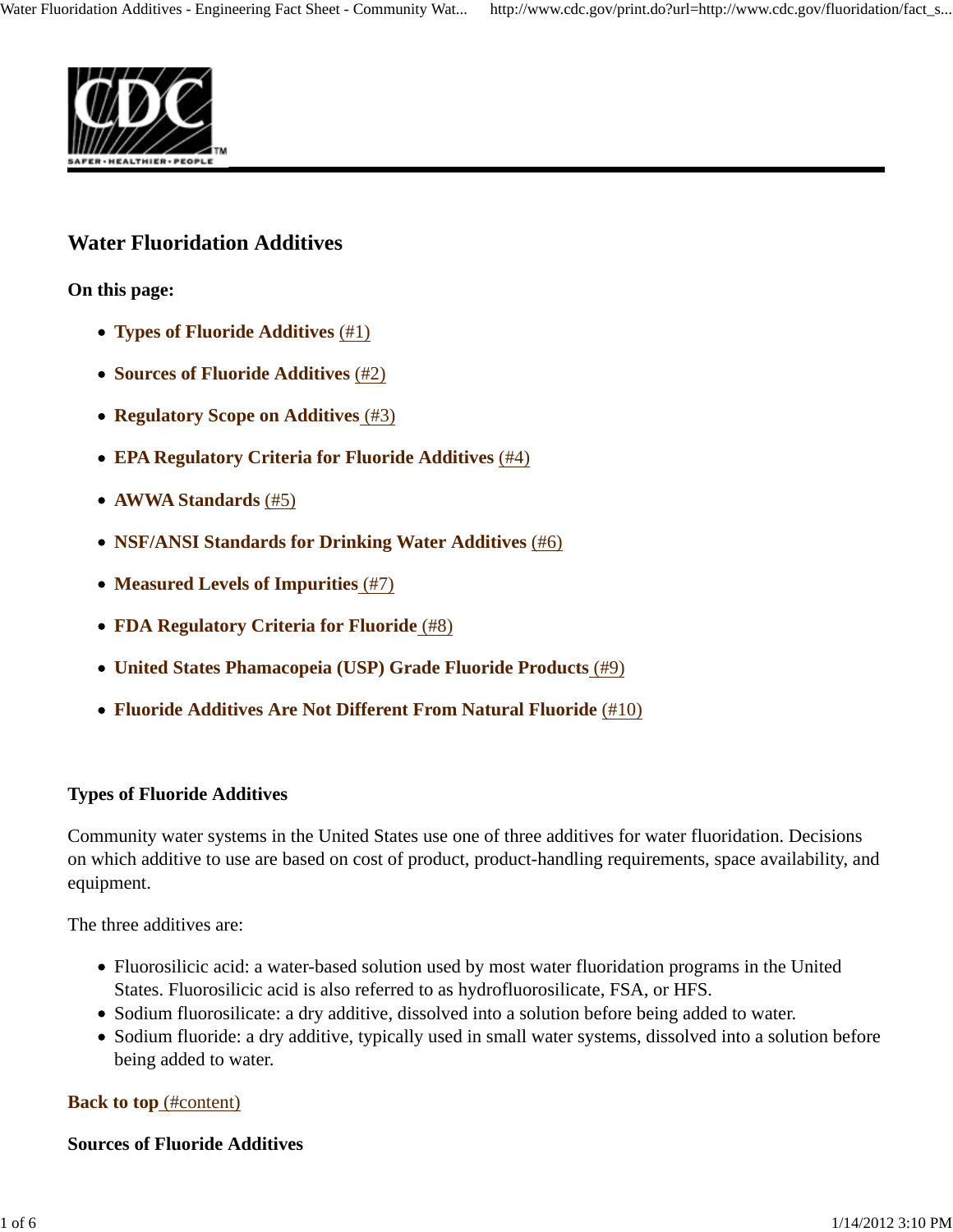Most fluoride additives used in the United States are produced from phosphorite rock. Phosphorite is used primarily in the manufacture of phosphate fertilizer. Phosphorite contains calcium phosphate mixed with limestone (calcium carbonates) minerals and apatite—a mineral with high phosphate and fluoride content. It is refluxed (heated) with sulfuric acid to produce a phosphoric acid-gypsum (calcium sulfate-CaSO4) slurry.

The heating process releases hydrogen fluoride (HF) and silicon tetrafluoride (SiF4) gases which are captured by vacuum evaporators. These gases are then condensed to a water-based solution of 23% FSA with the remainder as water.

Approximately 95% of FSA used for water fluoridation comes from this process. The remaining 5% of FSA is generated during the manufacture of hydrogen fluoride or from the use of hydrogen fluoride in the manufacturing of solar panels and electronics.

Since the early 1950s, FSA has been the chief additive used for water fluoridation in the United States. The favorable cost and high purity of FSA make it a popular source. Sodium fluorosilicate and sodium fluoride are dry additives that come largely from FSA.

FSA can be partially neutralized by either table salt (sodium chloride) or caustic soda to get sodium fluorosilicate. If enough caustic soda is added to neutralize the fluorosilicate completely, it results in sodium fluoride. Sodium fluoride is also produced by mixing caustic soda with hydrogen fluoride, although approximately 90% of the sodium fluoride used in the United States comes from FSA.

### **Back to top** (#content)

### **Regulatory Scope on Additives**

The U.S. Environmental Protection Agency (EPA) has authority over safe community drinking water, as specified in the Safe Drinking Water Act. On the basis of the scientific study of potential adverse health effects from contaminated water, the EPA sets a Maximum Contaminant Level (MCL) concentration allowed for various organisms or substances.

Although EPA does not specifically regulate levels of "direct additives," which are chemicals added to water in the course of treatment, it does specify that the addition of chemicals as part of treatment should not exceed the MCL concentration for regulated substances. This MCL limit includes the levels naturally occurring in the source water, plus the contribution from direct additives. In 1979, EPA executed a Memorandum of Understanding with the U.S. Food and Drug Administration (FDA) to establish and clarify areas of authority in controlling additives in drinking water. FDA has regulatory oversight on food additives, which includes bottled water, and EPA has regulatory oversight on direct additives in public drinking water supplies.

Because of the decision to transfer the additives program to the private sector, EPA declared a moratorium in 1980 on issuing new advisory opinions on additives. EPA awarded a cooperative agreement to a group of nonprofit, nongovernmental organizations led by the National Sanitation Foundation (NSF) in 1985 to develop a new additives program. Three years later, EPA announced that the new National Sanitation Foundation/American National Standards Institute (NSF/ANSI) Standard 60 was functioning.

A good reference for drinking water treatment quality-assurance practices of governmental authorities in various countries is the **Overview of National and International Guidelines and Recommendations on the Assessment and Approval of Chemicals Used in the Treatment of Drinking Water**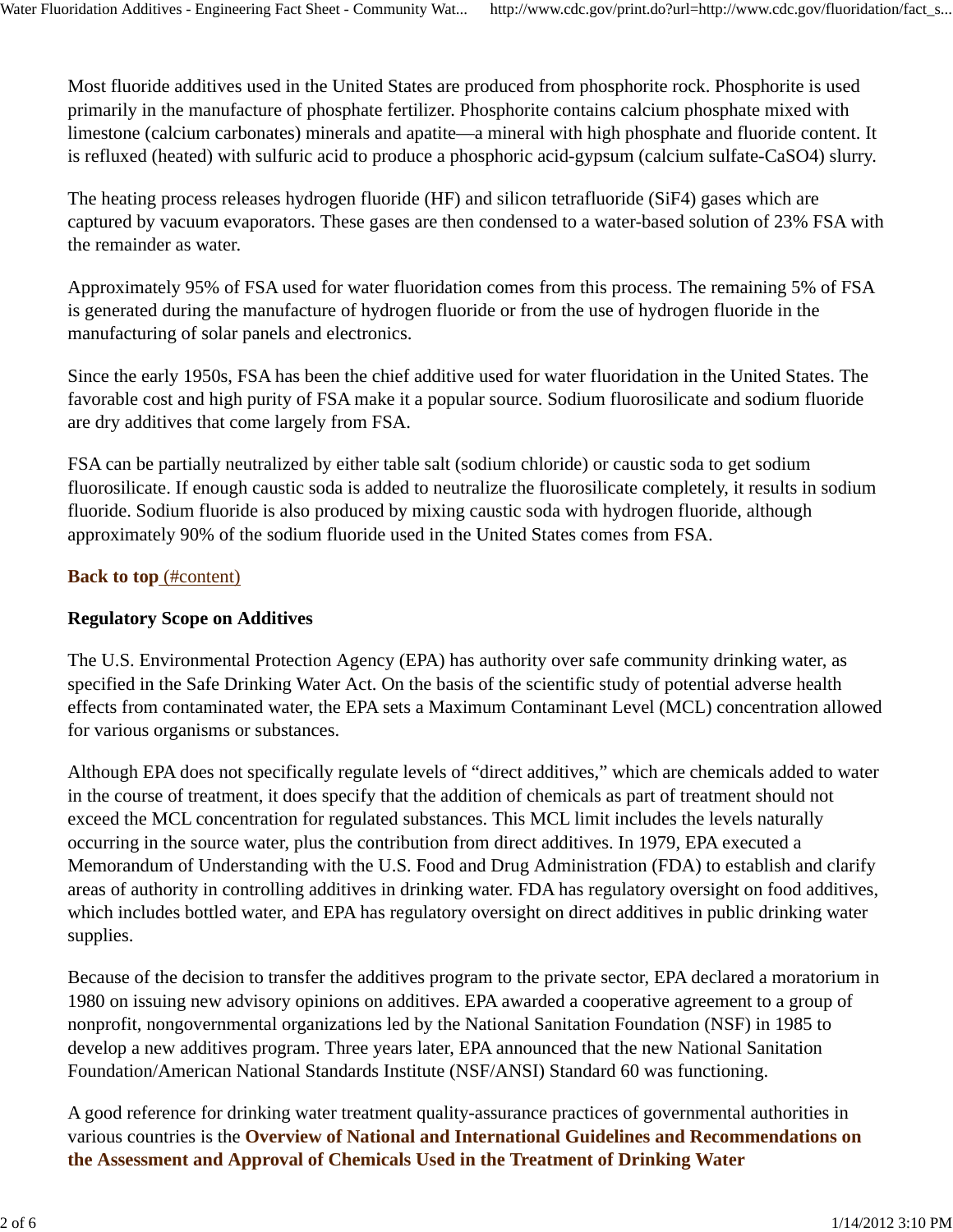(http://www.nhmrc.gov.au/\_files\_nhmrc/file/publications/synopses/watergde.pdf) \* (PDF–476K). It also gives context to the United States AWWA and NSF/ANSI standards and practices.

## **Back to top** (#content)

## **EPA Regulatory Criteria for Fluoride Additives**

All additives used at water treatment plants, including fluoride additives, must meet strict quality standards that assure the public's safety. These additives are subject to a stringent system of standards, testing, and certificates by the American Water Works Association (AWWA) and the National Sanitation Foundation/American National Standards Institute (NSF/ANSI). Both of these entities are nonprofit, nongovernmental organizations.

Optimally fluoridated community water systems add fluoride to a level between 0.7 – 1.2mg/L. Fluoride is sometimes naturally present in water at much higher levels, so the EPA established a Maximum Contaminant Level for fluoride of 4.0 mg/L (parts per million).

The EPA has not established an MCL for silicates, the second most prevalent substance in FSA, because there are no recognized health concerns. NSF/ANSI Standard 60, however, has a Maximum Allowable Level of 16 mg/L for sodium silicates as corrosion control agents. This is mainly to control turbidity—a measure of water clarity or how much the material suspended in water decreases the passage of light through the water.

Studies have shown that silicofluorides achieve virtually complete dissolution and ionic disassociation at the concentrations they are added to the drinking water. The equilibrium reached at the pH, temperature, and fluoride concentration used in water fluoridation account for this. One study reported that no intermediates or other products were observed at pH levels as low as 3.5. (Finney WF, Wilson E, Callender A, Morris MD, Beck LW. Reexamination of hexafluorosilicate hydrolysis by fluoride NMR and pH measurement. *Environ Sci Technol* 2006;40:8:2572).

The studies that examined potential health effects from sodium fluoride additives in drinking water should also apply to FSA because of the same disassociation results.

### **Back to top** (#content)

### **AWWA Standards**

The AWWA sets the minimum requirements for a product's design, installation, performance, and manufacturing. The AWWA standards for fluoride additives are ANSI/AWWA B701-06 (sodium fluoride), ANSI/AWWA B702-07 (sodium fluorosilicate) and ANSI/AWWA B703-08 (FSA). AWWA's standards are prepared by its Fluoride Standards Committee, with oversight by the Standards Council, concurrence by the AWWA Board of Directors, and concurrence by ANSI. AWWA standards are reviewed and updated at least every 5 years. AWWA standards stipulate product quality testing requirements and verification.

### **Back to top** (#content)

## **NSF/ANSI Standards for Drinking Water Additives**

The NSF/ANSI standard 60 limits a chemical or product's contribution of contaminants to drinking water applications. Standard 60 provides for product purity and safety assurance that aim to prevent adding harmful levels of contaminants from chemicals and water treatment additives.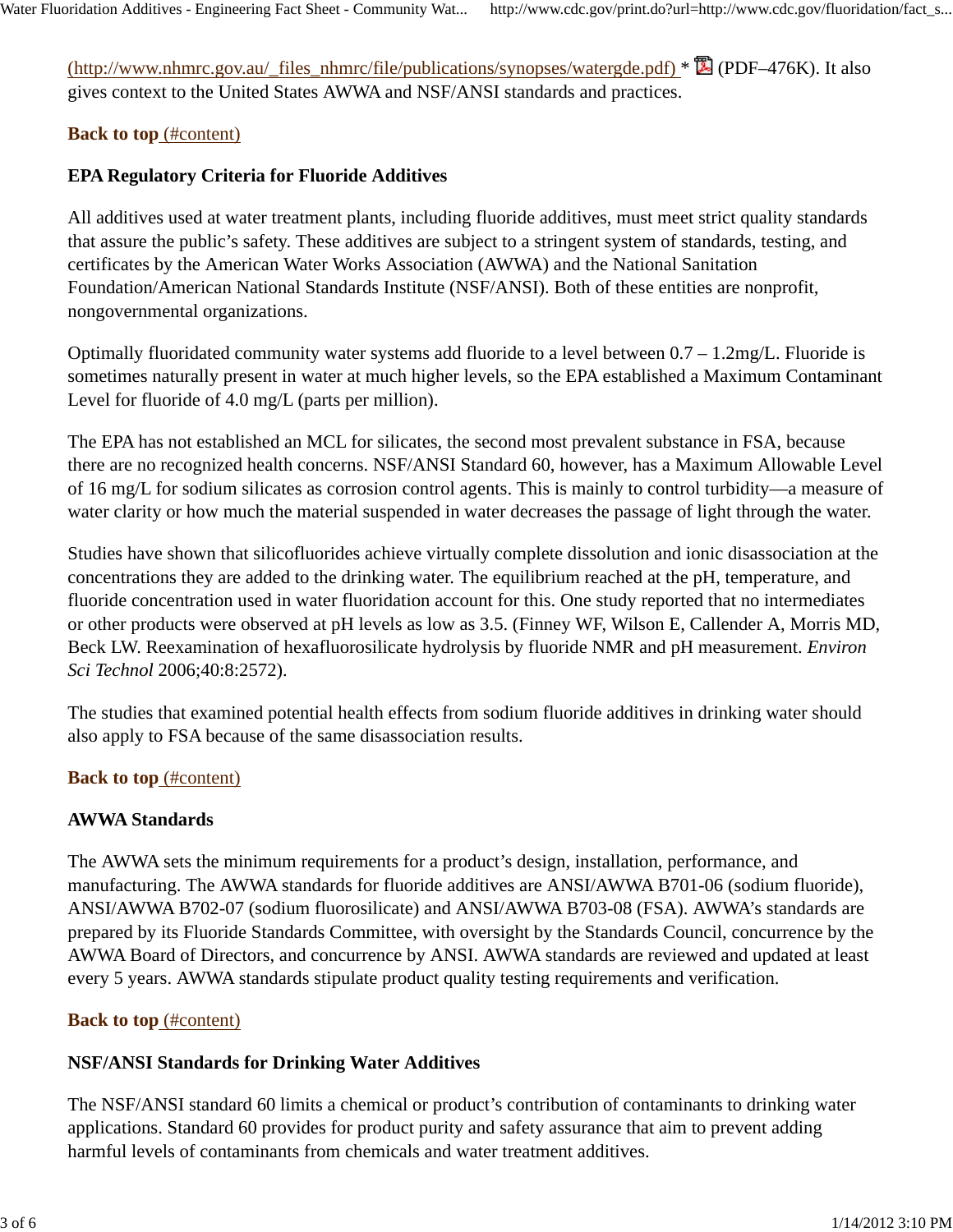Forty-six states have laws or regulations requiring product compliance with Standard 60. NSF/ANSI standards 60 and 61 were developed by a consortium of associations, including NSF, AWWA, ANSI, the Association of State Drinking Water Administrators, and the Conference of State Health and Environmental Managers. Standards 60 and 61 are accepted by the EPA as the requirements for controlling potential harmful effects from products added to water for its treatment. These standards replaced the former EPA Additives Advisory Program.

Independent verification organizations, including NSF International and Underwriters Laboratories, verify that fluoride additives comply with the NSF/ANSI standards. These organizations test fluoride additives for regulated metal compounds and other substances that have an EPA MCL. For a fluoride additive product to meet certification standards, regulated metal compounds added by the water treatment process must have a concentration less than 10% of the MCL.

A comprehensive assessment of the ANSI/NSF Standard 60 for more than 50 additives was published in 2004. This peer-reviewed assessment concluded that the process successfully achieved the stated goals of preventing problems with trace contaminants in U.S. water treatment additives. More information is available from Brown, Cornwell, MacPhee. Trace contaminants in water treatment chemicals. *Journal American Water Works Association* 2004;96:12:111–125.

### **Back to top** (#content)

### **Measured Levels of Impurities**

Fluoride additives are analyzed for impurities that have been identified as having the potential to occur. Those impurities include arsenic, lead, and radionuclides. Verification on compliance with NSF/ANS standard 60 must also be certified. NSF presents **a detailed fact sheet on the documented quality of** fluoride additives (http://www.nsf.org/business/water\_distribution/pdf/NSF\_Fact\_Sheet.pdf) \* (PDF–74KB) The fact sheet is based on separate product samples analyzed from 2000 to 2006.

Consumers sometimes raise concerns about arsenic in drinking water and the fact that fluoride additives may contain some arsenic. The EPA allowable criterion for arsenic consumption in drinking water is 10 parts per billion. NSF quality testing has found that most fluoride additive samples do not have detectable levels of arsenic. For those samples that do test positive, the arsenic level that an average consumer would experience over an entire year of drinking water at a maximum dosage of 1.2 mg/L fluoride would only be about1.2% of the EPA allowable amount.

Other impurities in the NSF International-certified fluoride product testing were found to be even lower than the arsenic levels, with only 1%–3% of fluoride products containing detectable levels of metals. The average exposure to a typical consumer would be less than 0.1% of the EPA allowable levels.

### **Back to top** (#content)

## **FDA Regulatory Criteria for Fluoride**

The U.S. Food and Drug Administration (FDA) does not regulate additives to community drinking water, because its regulatory reach concerns the safety and efficacy of food, drugs, or cosmetic-related products. Because the FDA has authority over bottled water as a consumer beverage (Federal Register, Volume 44, No. 141, July 20, 1979), they do regulate the intentional addition of fluoride to bottled water and requires labeling identifying the additive used. Bottlers typically use NSF/ANSI Standard 60-certified fluoride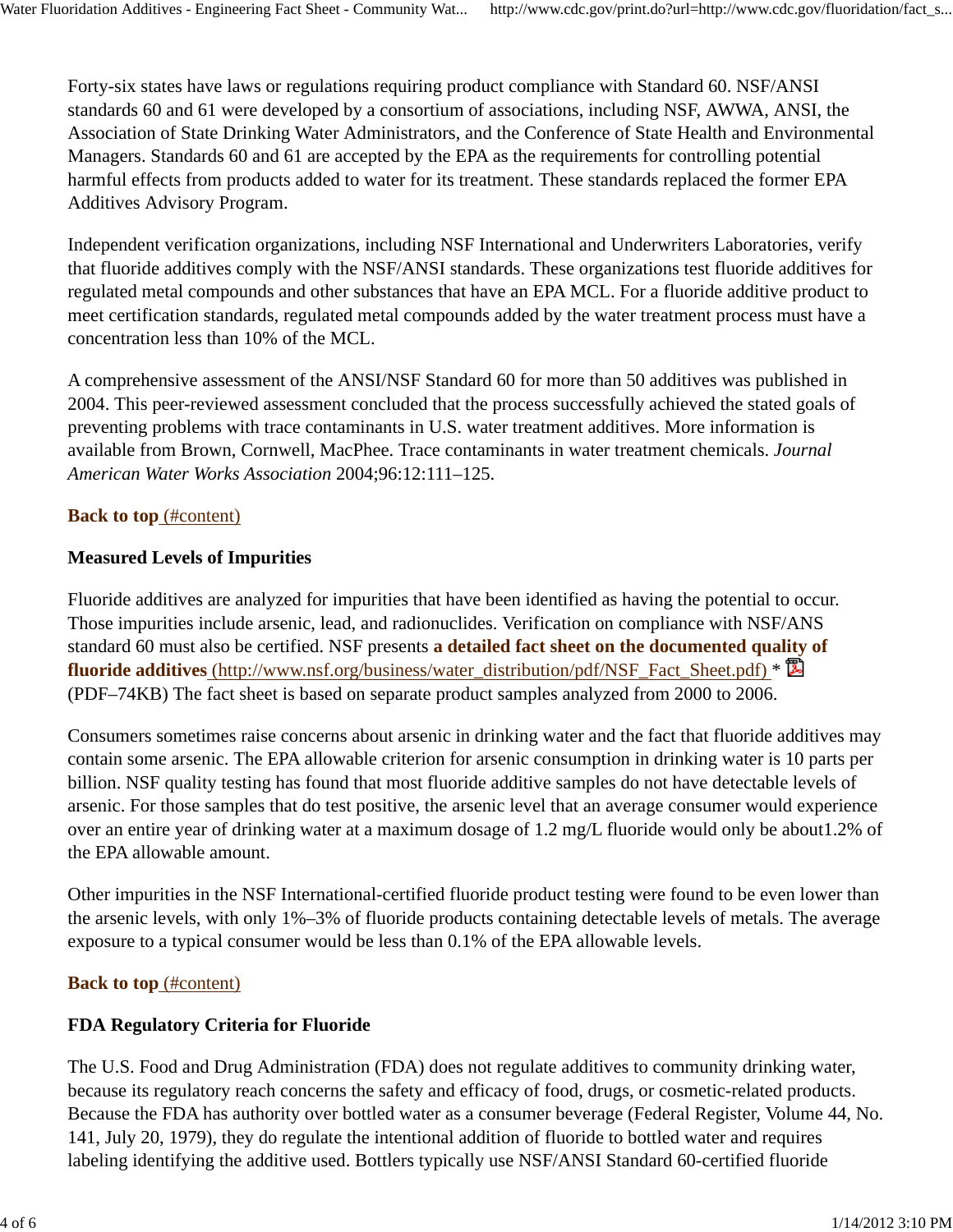product.

In 2006, the FDA announced that bottled water with greater than 0.6 and up to 1.0 mg/L could be labeled with the statement "Drinking fluoridated water may reduce the risk of tooth decay." **Questions About Bottled Water and Fluoride** (../bottled\_water.htm) provides additional information on FDA requirements. Fluoride in bottled water that is marketed as a consumer beverage is also included.

The FDA also regulates fluoride in over-the-counter drug products, such as toothpaste and mouthwash, and in prescription items, such as fluoride supplements and professional-strength gels and foams. The FDA does not have criteria on allowable impurities in sodium fluoride or fluorosilicates products.

#### **Back to top** (#content)

### **United States Pharmacopeia (USP) Grade Fluoride Products**

Some have suggested that pharmaceutical grade fluoride additives should be used for water fluoridation. Pharmaceutical grading standards used in formulating prescription drugs are not appropriate for water fluoridation additives. If applied, those standards could actually increase the amount of impurities as allowed by AWWA and NSF/ANSI in drinking water.

The U.S. Pharmacopeia-National Formulary (USP-NF) presents monographs on tests and acceptance criteria for substances and ingredients by manufacturers for pharmaceuticals. The USP 29 NF–24 monograph on sodium fluoride provides no independent monitoring or quality assurance testing. That leaves the manufacturer with the responsibility of quality assurance and reporting. Some potential impurities have no restrictions by the USP including arsenic, some heavy metals regulated by the U.S. EPA, and radionuclides.

The USP does not provide specific protection levels for individual contaminants, but tries to establish a relative maximum exposure level of a group of related contaminants. The USP does not include acceptance criteria for fluorosilicic acid or sodium fluorosilicate.

Given the volumes of chemicals used in water fluoridation, a pharmaceutical grade of sodium fluoride for fluoridation could potentially contain much higher levels of arsenic, radionuclides, and regulated heavy metals than a NSF/ANSI Standard 60-certified product.

AWWA-grade sodium fluoride is preferred over USP-grade sodium fluoride for use in water treatment facilities because the granular AWWA product is less likely to result in dusting exposure of water plant operators than the more powder-like USP-grade sodium fluoride.

### **Back to top** (#content)

### **Fluoride Additives Are Not Different From Natural Fluoride**

Some consumers have questioned whether fluoride from natural groundwater sources, such as calcium fluoride, is better than fluorides added "artificially," such as FSA or sodium fluoride. Two recent scientific studies listed below demonstrate that the same fluoride ion is present in naturally occurring fluoride or fluoride drinking water additives and that no intermediates or other products were observed at pH levels as low as 3.5. In addition, fluoride metabolism is not affected differently by the chemical compounds nor are they affected by whether the fluoride is present naturally or artificially.

• The ionic speciation study conducted in 2006 mentioned previously (Finney WF, Wilson E, Callender